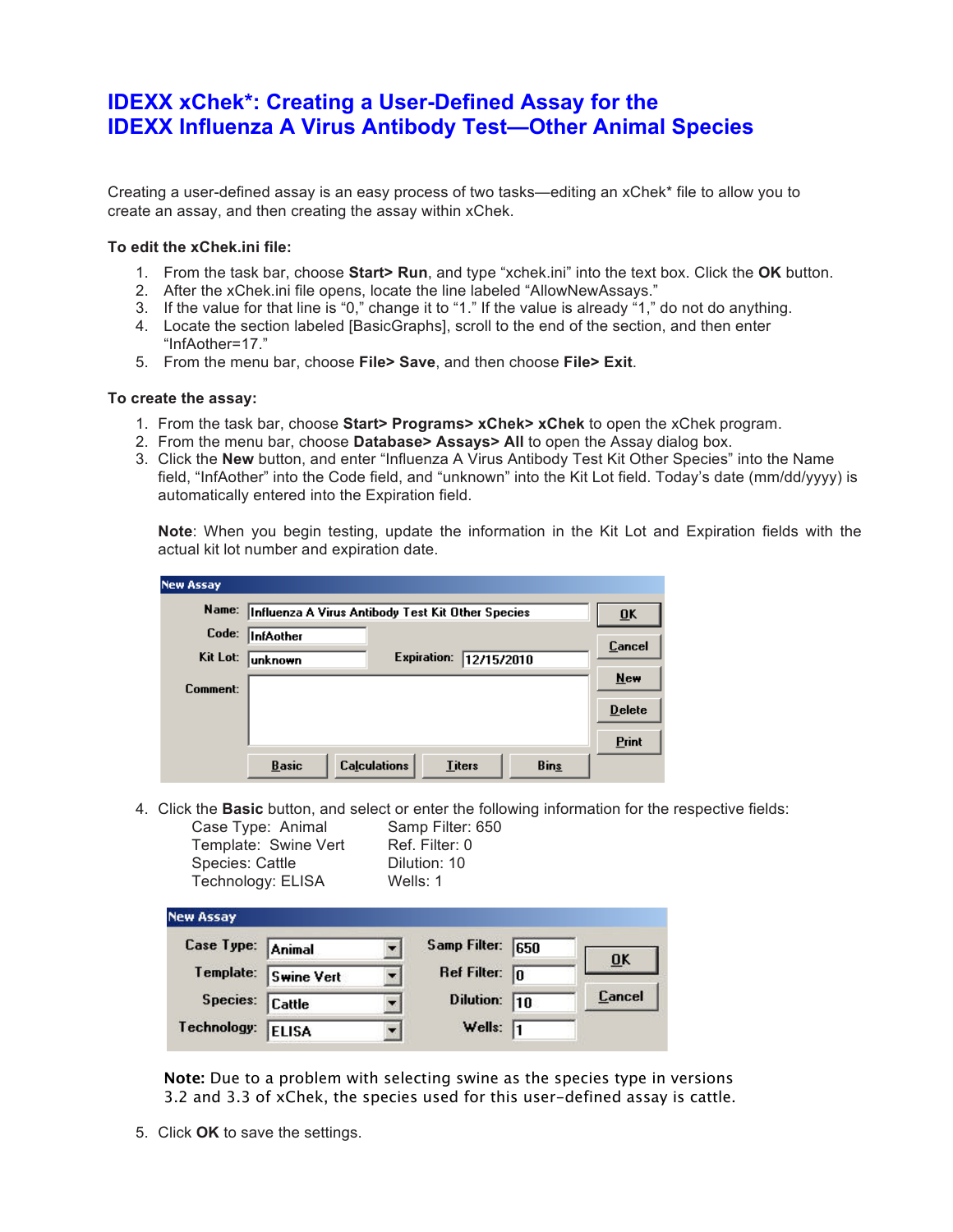- 6. Click the **Calculations** button, and select or enter the following information: Formulas:
	- "S" Part of Ratio: Sample1 "P" Part of Ratio: None "N" Part of Ratio: Negative Blocking Factor: None

| First Calculation:   | Second Calculation: |
|----------------------|---------------------|
| Variable: S/N        | Variable: None      |
| Positive Cutoff: 0.6 | Positive Cutoff: 0  |
| Suspect Cutoff: 0.6  | Suspect Cutoff: 0   |
| Comparison: <        | Comparison: None    |

| <b>New Assay</b>                                                                                                  |                                                                                                                  |  |
|-------------------------------------------------------------------------------------------------------------------|------------------------------------------------------------------------------------------------------------------|--|
| Formulas                                                                                                          |                                                                                                                  |  |
| "S" Part of Ratio:<br>Sample1                                                                                     | $\overline{0}$ K                                                                                                 |  |
| "P" Part of Ratio:<br><b>None</b>                                                                                 | Cancel                                                                                                           |  |
| "N" Part of Ratio:<br><b>Negative</b>                                                                             | Reset                                                                                                            |  |
| <b>Blocking Factor:</b><br><b>None</b>                                                                            |                                                                                                                  |  |
| <b>First Calculation</b><br>Variable:<br>S/N<br><b>Positive Cutoff:</b><br>10.6<br><b>Suspect Cutoff:</b><br>10.6 | <b>Second Calculation</b><br>Variable:<br> None<br><b>Positive Cutoff:</b><br>In<br><b>Suspect Cutoff:</b><br>In |  |
| <b>Comparison:</b><br>I۷                                                                                          | <b>Comparison:</b><br>None                                                                                       |  |

7. Click **OK** to save these settings, and then click the **OK** button to save the assay to the database. You can now test for influenza A antibodies using the xChek Assay Management System.

**Note:** xChek does not evaluate controls or results for validity when you use a user-defined assay. You must evaluate the results from each assay in accordance with good laboratory practices. To evaluate your assay validity, refer to the insert provided with the test kit.

## **Setting Up Additional Display Variables**

Only OD values are displayed in the reporting options for this user-defined assay. To set up additional display variables, follow the directions below.

- 1. From the xChek menu bar, choose **Reports> Analyze Cases** to open the Filter Criteria for Analyze dialog box.
- 2. Enter the desired search criteria and click **OK**. The Select Cases for Analyze dialog box appears.